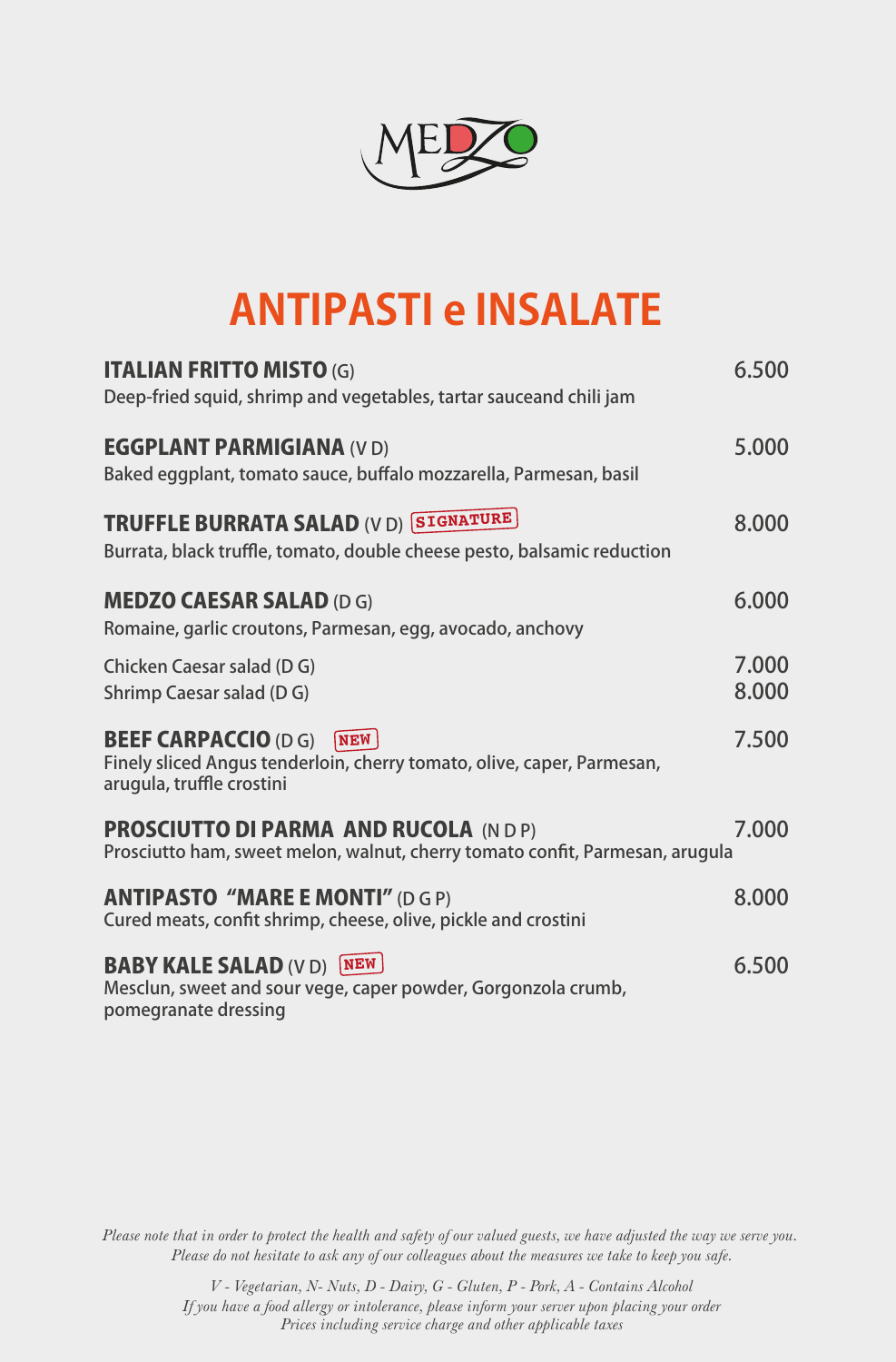## **ZUPPE**

| <b>CACCIUCCO SEAFOOD SOUP (G) SIGNATURE</b><br>Hammour, shrimp, clam, calamari, mussel, fresh tomato sauce, bisque | 7.500 |
|--------------------------------------------------------------------------------------------------------------------|-------|
| <b>TUSCAN MINESTRONE (VG)</b><br>Soup of twenty vegetables and beans, garlic focaccia bread                        | 4.500 |

## **PASTA e RISOTTI**

Gluten free option also available

| <b>WAGYU RIGATONI ALLA BOLOGNESE (D G) NEW</b><br>Wagyu beef ragu, tomato sauce, basil, Parmesan                       | <b>Small 6.500</b><br>Large 9.000 |
|------------------------------------------------------------------------------------------------------------------------|-----------------------------------|
| <b>AUTHENTIC ITALIAN LASAGNA (D G)</b><br>Beef ragu, besciamella sauce, buffalo mozzarella, Parmesan                   | 7.500                             |
| <b>SPINACH CANNELLONI (V D G)</b><br>Spinach and ricotta stuffing, mozzarella, tomato sauce                            | 6.500                             |
| <b>LINGUINE PESTO AND GAMBERI (N D G)</b>                                                                              | <b>Small 5.500</b>                |
| Shrimp, green bean, pesto, sun-dried tomato, cherry tomato,<br>pine nut                                                | Large 8.500                       |
| <b>RISOTTO AI FUNGHI (V D)</b><br>Forest mushroom, truffle essence, Parmesan cheese                                    | <b>Small 5.000</b><br>Large 7.500 |
| <b>PARMESAN RAVIOLI (VDG) SIGNATURE</b><br>Green asparagus, cherry tomato, mushroom, butter and sage                   | <b>Small 5.000</b><br>Large 7.500 |
| <b>CASARECCE ALLA PUTTANESCA (V D G)</b><br>Cherry tomato, red chili, caper, olive, anchovy, Parmesan,<br>tomato sauce | <b>Small 4.000</b><br>Large 6.000 |
| <b>TAGLIATELLE CARBONARA (VDG)</b>                                                                                     | <b>Small 5.000</b>                |
| Beef bacon, Pecorino Romano, egg yolk                                                                                  | Large 7.500                       |
|                                                                                                                        |                                   |

• Pork bacon also available (P)

*Please note that in order to protect the health and safety of our valued guests, we have adjusted the way we serve you. Please do not hesitate to ask any of our colleagues about the measures we take to keep you safe.*

> *Prices including service charge and other applicable taxes V - Vegetarian, N- Nuts, D - Dairy, G - Gluten, P - Pork, A - Contains Alcohol If you have a food allergy or intolerance, please inform your server upon placing your order*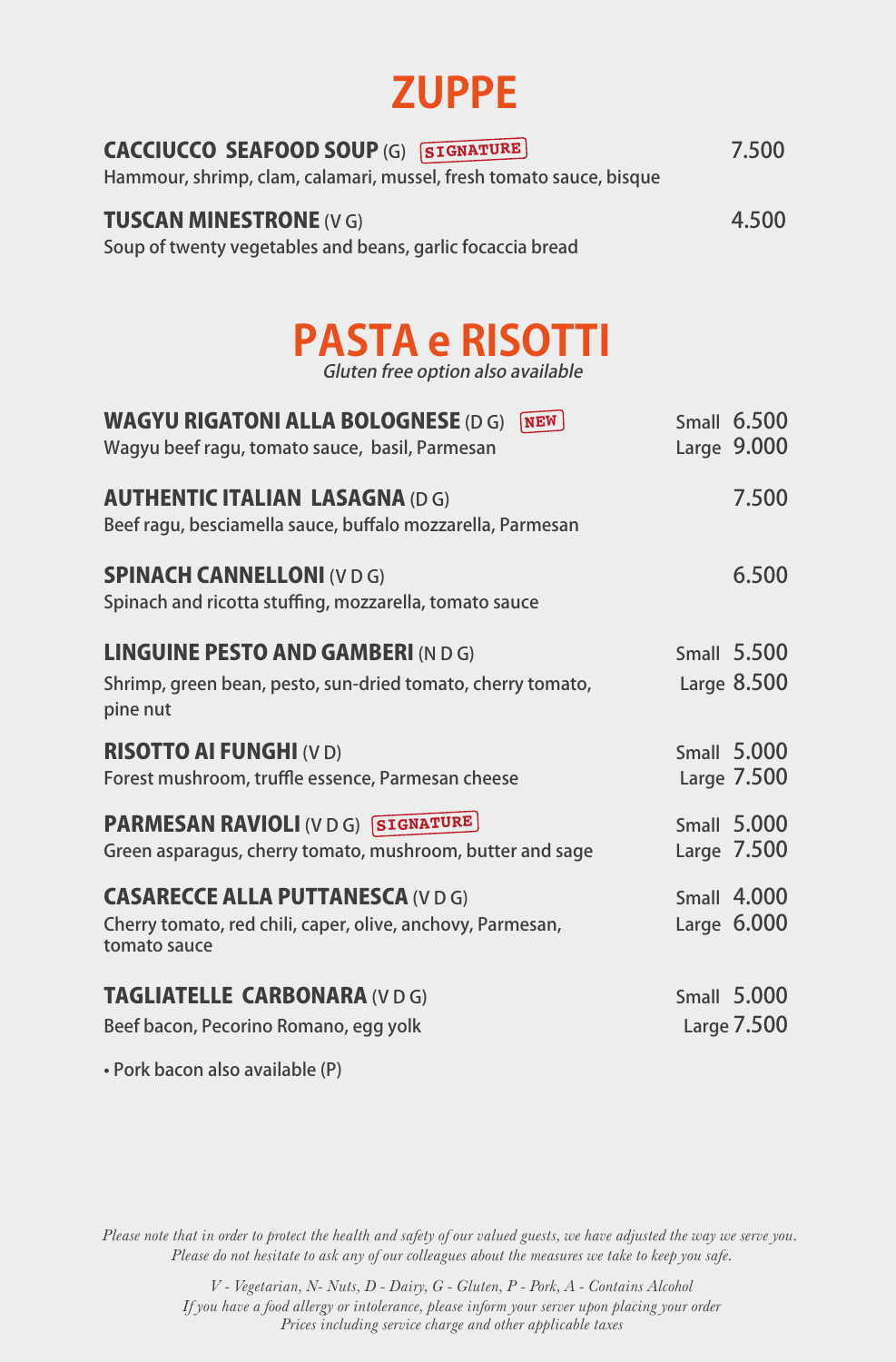| <b>PIZZE del MEDZO</b>            |  |
|-----------------------------------|--|
| Gluten free option also available |  |

| <b>MARGHERITA (VDG)</b><br>Tomato sauce, cherry tomato, basil, mozzarella                                           | 6.500 |
|---------------------------------------------------------------------------------------------------------------------|-------|
| <b>FRUTTI DI MARE (D G)</b><br>Shrimp, hammour, calamari, tomato sauce, mozzarella, rocket                          | 7.500 |
| <b>MEDZO FANTASIA (DG) SIGNATURE</b><br>Buffalo mozzarella, Taleggio, mushroom, truffle paste,<br>shrimp, asparagus | 8.000 |
| <b>PROSCIUTTO DI PARMA BIANCA (D G P)</b><br>Prosciutto ham, mozzarella, rocket, Parmesan, cherry tomato            | 7.500 |
| <b>ITALY TO BAHRAIN (D G) NEW</b><br>Lamb kofta, tomato sauce, mozzarella, tabbouleh                                | 7.500 |
| <b>PEPPERONI (DG)</b><br>Beef pepperoni, black olive, sun-dried tomato, red bell pepper, mozzarella                 | 7.000 |
| <b>ORTOLANA (VDG)</b><br>Tomato, eggplant, zucchini, bell pepper, mushroom, roasted pumpkin,<br>feta, mozzarella    | 6.500 |
| <b>BRESAOLA (D G)</b><br>Beef bresaola, radicchio, mozzarella, Parmesan, tomato sauce                               | 9.000 |

## **SECONDI PIATTI**

| <b>SAUTÉED SEA BASS (D)</b><br>Spinach, mashed potato, beetroot, marinara sauce                      | 12.500 |
|------------------------------------------------------------------------------------------------------|--------|
| <b>HERB-CRUSTED HAMMOUR (DG)</b><br>Asparagus gratin, cherry tomato confit, black olive, green sauce | 13.000 |
| <b>SALMON FILLET AL BAROLO (A)</b>                                                                   | 12.500 |
| <b>Baked potato, pickled fennel</b><br>citrus, fine lettuce, lemon dressing, Barolo wine sauce       |        |

*Please note that in order to protect the health and safety of our valued guests, we have adjusted the way we serve you. Please do not hesitate to ask any of our colleagues about the measures we take to keep you safe.*

> *Prices including service charge and other applicable taxes V - Vegetarian, N- Nuts, D - Dairy, G - Gluten, P - Pork, A - Contains Alcohol If you have a food allergy or intolerance, please inform your server upon placing your order*